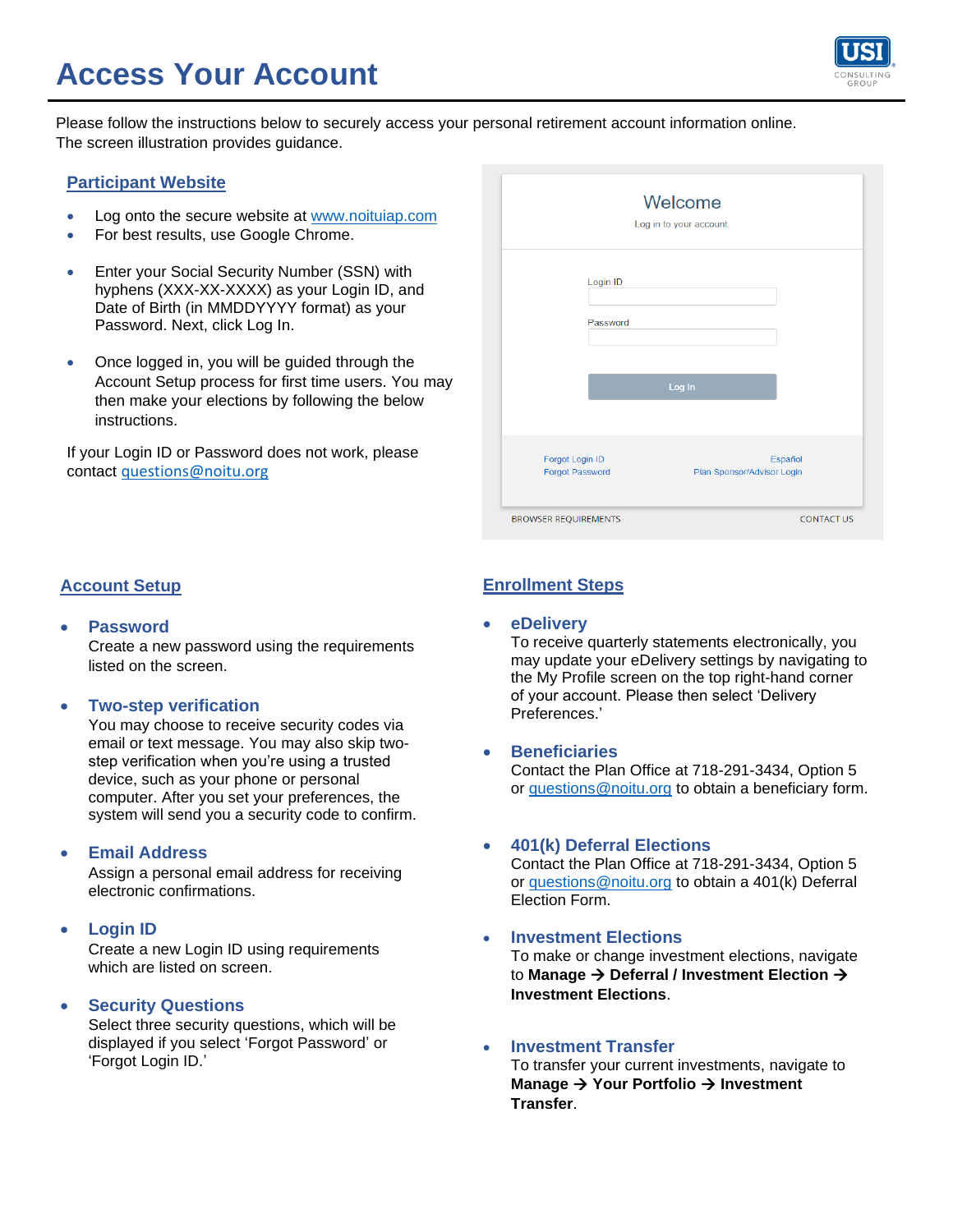## **WEBSITE ENHANCEMENTS**

# Two-step verification is coming soon

Starting on the evening of November 19<sup>th</sup>, we will implement two-step verification for your online account. Keep reading to learn more about this security enhancement.

If you have any questions or concerns, please contact us at support@usi.com.

# What is two-step verification?

Two-step verification is a second login step that helps to verify your identity when you access your account online. It requires you to enter a one-time security code that has been sent to your email or mobile phone.

Two-step verification provides an extra layer of security to help protect your account against unauthorized access. It will replace image authentication as the second login step on our benefits website.

See the instructions on the following pages for more details.

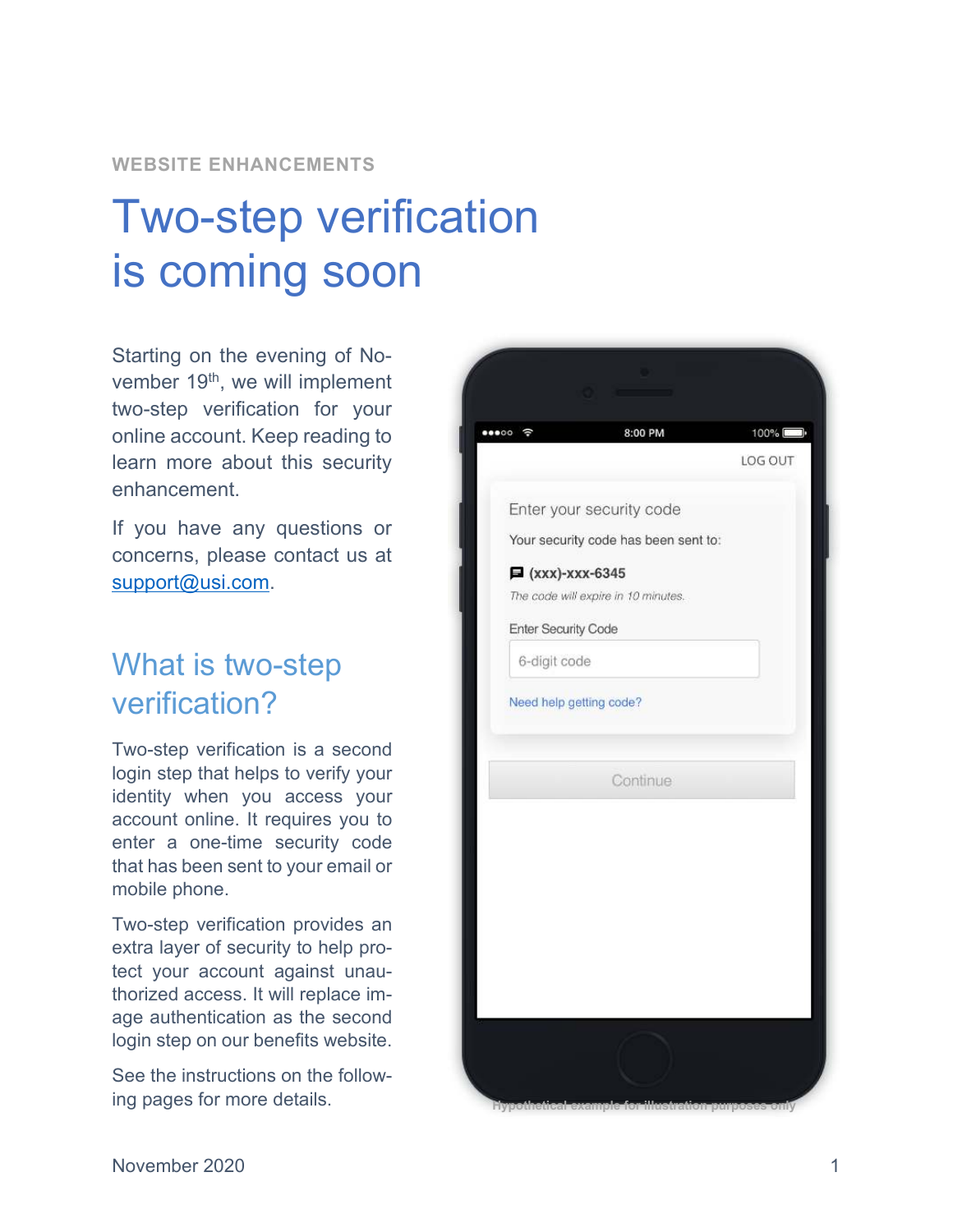# **Before you get started**

If you haven't logged in for a while, your account credentials may have expired. If you have trouble logging in, or need help resetting your Login ID or password, please contact support@usi.com.

Once you log in, you may be asked to complete an Account Setup process to fill out any missing information. This is a one-time process, and it should only take a minute or two.

# **Disconnect account aggregators**

If you use an account aggregation service, two-step verification will block the aggregator's attempts to get updates to your retirement account, and you may receive a security code with each attempt. Please remove your retirement account from any aggregators before proceeding.

| $\bullet\bullet\circ\circ$ $\approx$ | 8:00 PM                                              | 100% |
|--------------------------------------|------------------------------------------------------|------|
|                                      |                                                      |      |
|                                      |                                                      |      |
|                                      | Welcome                                              |      |
|                                      | Log in to your account.                              |      |
| Password                             |                                                      |      |
|                                      | Log In<br>Forgot Login ID Forgot Password<br>Español |      |
|                                      |                                                      |      |

**Hypothetical examples for illustration purposes only**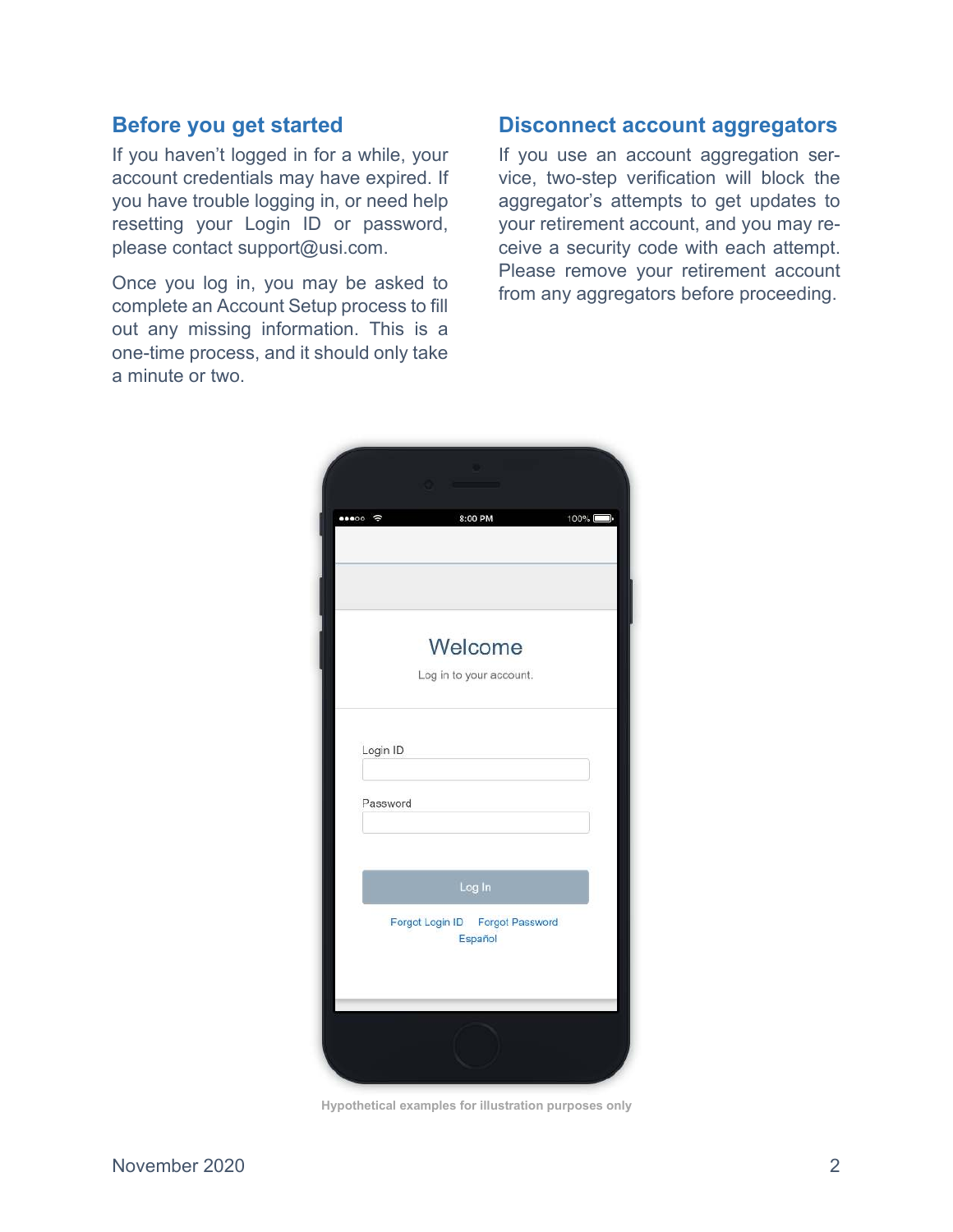# **Set up two-step verification**

The first time you log in after two-step verification becomes available, you will be prompted to set up the new feature.

You can choose to receive security codes via email or text message. You can also skip two-step verification when you're using a trusted device, such as your phone or personal computer.

After you set your preferences, we will send you a security code to confirm.

# **Log in with two-step verification**

After two-step verification is set up, it will become part of the login process. First, log in as usual with your Login ID and password.

Next, you will be asked to enter a security code that has been sent to your email or phone. The code can be used only once and will expire after a few minutes.

Note: Text messages from our system will show the short code 91821 as the sender.



**Hypothetical examples for illustration purposes only**